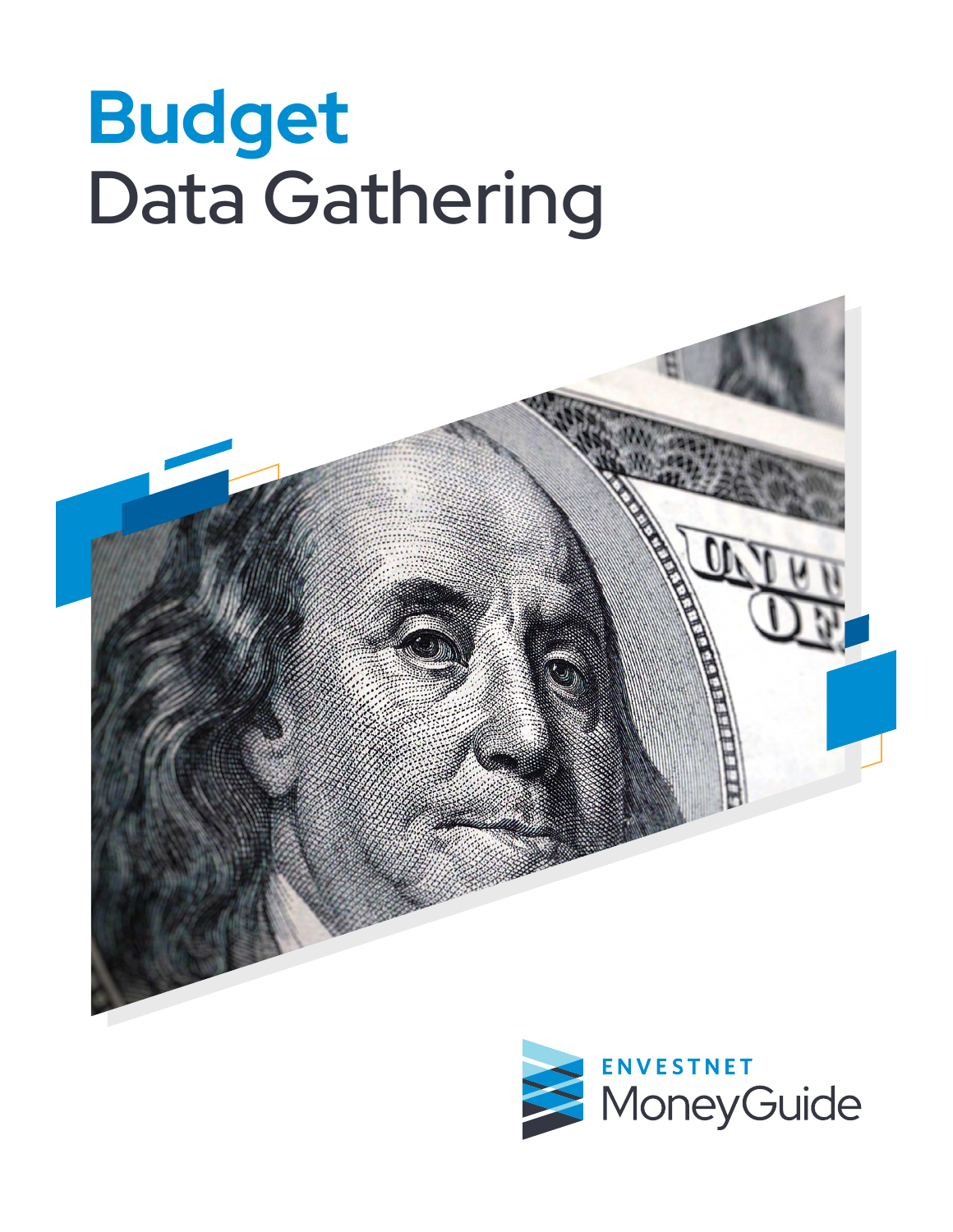## **Personal and Family Expenses**

| Category                       | <b>Monthly Budget</b> |            |  | <b>Monthly Budget</b>            |         |                   |
|--------------------------------|-----------------------|------------|--|----------------------------------|---------|-------------------|
|                                | Current               | Retirement |  | Category                         | Current | <b>Retirement</b> |
| Alimony                        | \$                    | \$         |  | Entertainment                    | \$      | \$                |
| <b>Bank Charges</b>            | \$                    | \$         |  | Gifts                            | \$      | \$                |
| <b>Books/Magazines</b>         | \$                    | \$         |  | Groceries                        | \$      | \$                |
| <b>Business Expense</b>        | \$                    | \$         |  | <b>Healthcare - Dental</b>       | \$      | \$                |
| Care for Parent/Other          | \$                    | \$         |  | <b>Healthcare - Medical</b>      | \$      | \$                |
| <b>Cash - Miscellaneous</b>    | \$                    | \$         |  | <b>Healthcare - Prescription</b> | \$      | \$                |
| <b>Cell Phone</b>              | \$                    | \$         |  | <b>Healthcare - Vision</b>       | \$      | \$                |
| <b>Charitable Donations</b>    | \$                    | \$         |  | <b>Hobbies</b>                   | \$      | \$                |
| <b>Child Activities</b>        | \$                    | \$         |  | <b>Household Items</b>           | \$      | \$                |
| <b>Child Allowance/Expense</b> | \$                    | \$         |  | <b>Laundry/Dry Cleaning</b>      | \$      | \$                |
| <b>Child Care</b>              | \$                    | \$         |  | <b>Personal Care</b>             | \$      | \$                |
| <b>Child Support</b>           | \$                    | \$         |  | <b>Personal Loan Payment</b>     | \$      | \$                |
| <b>Child Tutor</b>             | \$                    | \$         |  | <b>Pet Care</b>                  | \$      | \$                |
| Clothing                       | \$                    | \$         |  | <b>Public Transportation</b>     | \$      | \$                |
| Clothing                       | \$                    | \$         |  | Recreation                       | \$      | \$                |
| Clothing - Children            | \$                    | \$         |  | Self Improvement                 | \$      | \$                |
| <b>Club Dues</b>               | \$                    | \$         |  | <b>Student Loan Payment</b>      | \$      | \$                |
| <b>Credit Card Debt</b>        | \$                    | \$         |  | Vacation/Travel                  | \$      | \$                |
| Dining                         | \$                    | \$         |  | Other:                           | \$      | \$                |
| <b>Education</b>               | \$                    | \$         |  | Other:                           | \$      | \$                |

#### **Income**

|            | <b>Monthly Budget</b> |            |  |
|------------|-----------------------|------------|--|
| Category   | Current               | Retirement |  |
| Employment | ת                     |            |  |
| Other:     | ₽                     |            |  |

#### **Insurance**

|                              | <b>Monthly Budget</b> |            |  |
|------------------------------|-----------------------|------------|--|
| Category                     | Current               | Retirement |  |
| Life for Client              | \$                    | \$         |  |
| Life for Co-Client           | \$                    | \$         |  |
| Long-Term Care (Client)      | \$                    | \$         |  |
| Long-Term Care (Co-Client)   | \$                    | \$         |  |
| <b>Medical for Client</b>    | \$                    | \$         |  |
| <b>Medical for Co-Client</b> | \$                    | \$         |  |
| <b>Umbrella Liability</b>    | \$                    | \$         |  |
| Other:                       | \$                    | \$         |  |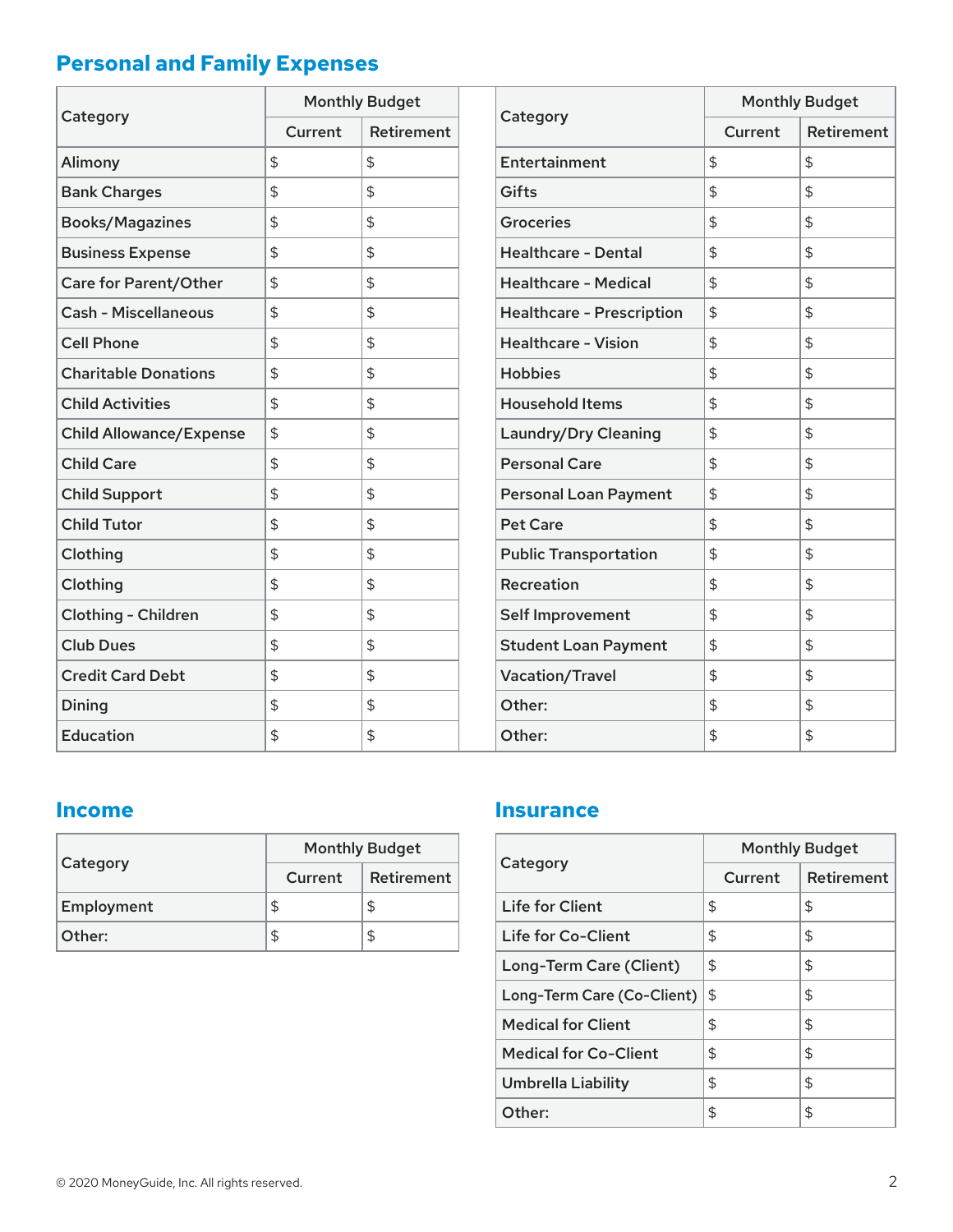#### **Taxes**

|                           | <b>Monthly Budget</b> |            |  |
|---------------------------|-----------------------|------------|--|
| Category                  | Current               | Retirement |  |
| <b>Client FICA</b>        | \$                    | \$         |  |
| <b>Client Medicare</b>    | \$                    | \$         |  |
| <b>Co-Client FICA</b>     | \$                    | \$         |  |
| <b>Co-Client Medicare</b> | \$                    | \$         |  |
| <b>Federal Income</b>     | \$                    | \$         |  |
| <b>State Income</b>       | \$                    | \$         |  |
| <b>Local Income</b>       | \$                    | \$         |  |
| Other:                    | \$                    | \$         |  |
| Umbrella Liability        | \$                    | \$         |  |
| Other:                    | \$                    | \$         |  |

## **Vehicle Expenses**

|                              | <b>Monthly Budget</b> |            |  |
|------------------------------|-----------------------|------------|--|
| Category                     | Current               | Retirement |  |
| <b>Loan Payment</b>          | \$                    | \$         |  |
| <b>Lease Payment</b>         | \$                    | \$         |  |
| Insurance                    | \$                    | \$         |  |
| <b>Personal Property Tax</b> | \$                    | \$         |  |
| Fuel                         | \$                    | \$         |  |
| Repairs/Maintenance          | \$                    | \$         |  |
| Parking/Tolls                | \$                    | \$         |  |
| Docking/Storage              | \$                    | \$         |  |
| Other:                       | \$                    | \$         |  |

## **Home Expenses**

|                            | <b>Monthly Budget</b> |            |  |
|----------------------------|-----------------------|------------|--|
| Category                   | Current               | Retirement |  |
| <b>First Mortgage</b>      | \$                    | \$         |  |
| <b>Second Mortgage</b>     | \$                    | \$         |  |
| <b>Equity Line</b>         | \$                    | \$         |  |
| <b>Real Estate Tax</b>     | \$                    | \$         |  |
| Rent                       | \$                    | \$         |  |
| Homeowner's Insurance      | \$                    | \$         |  |
| <b>Association Fees</b>    | \$                    | \$         |  |
| Electricity                | \$                    | \$         |  |
| Gas/Oil                    | \$                    | \$         |  |
| <b>Trash Pickup</b>        | \$                    | \$         |  |
| <b>Water/Sewer</b>         | \$                    | \$         |  |
| Cable/Satellite TV         | \$                    | \$         |  |
| Internet                   | \$                    | \$         |  |
| Telephone (land line)      | \$                    | \$         |  |
| <b>Lawn Care</b>           | \$                    | \$         |  |
| Maintenance - Major Repair | \$                    | \$         |  |
| Maintenance - Regular      | \$                    | \$         |  |
| <b>Furniture</b>           | \$                    | \$         |  |
| <b>Household Help</b>      | \$                    | \$         |  |
| Other:                     | \$                    | \$         |  |

# **Vehicle Expenses**

|                              | <b>Monthly Budget</b> |            |  |
|------------------------------|-----------------------|------------|--|
| Category                     | Current               | Retirement |  |
| Loan Payment                 | \$                    | \$         |  |
| <b>Lease Payment</b>         | \$                    | \$         |  |
| Insurance                    | \$                    | \$         |  |
| <b>Personal Property Tax</b> | \$                    | \$         |  |
| Fuel                         | \$                    | \$         |  |
| Repairs/Maintenance          | \$                    | \$         |  |
| Parking/Tolls                | \$                    | \$         |  |
| Docking/Storage              | \$                    | \$         |  |
| Other:                       | \$                    | \$         |  |